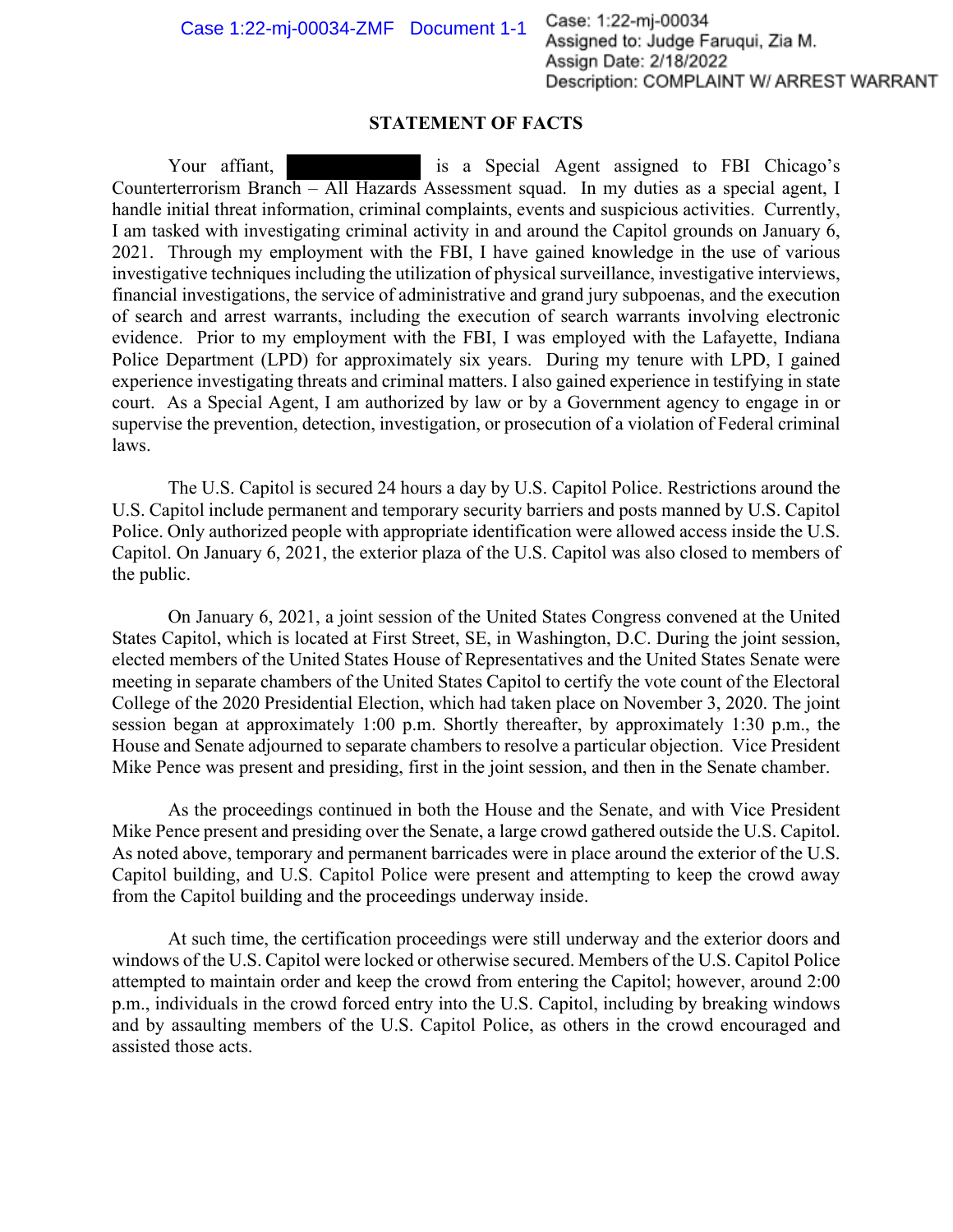## Case 1:22-mj-00034-ZMF Document 1-1 Filed 02/18/22 Page 2 of 9

Shortly thereafter, at approximately 2:20 p.m. members of the United States House of Representatives and United States Senate, including the President of the Senate, Vice President Mike Pence, were instructed to—and did—evacuate the chambers. Accordingly, the joint session of the United States Congress was effectively suspended until shortly after 8:00 p.m. Vice President Pence remained in the United States Capitol from the time he was evacuated from the Senate Chamber until the sessions resumed.

During national news coverage of the aforementioned events, video footage which appeared to be captured on mobile devices of persons present on the scene depicted evidence of violations of local and federal law, including scores of individuals inside the U.S. Capitol building without authority to be there.

On January 16, 2021, an individual ("Tipster #1") provided the FBI with a screenshot of ATHANASIOS ZOYGANELES' ("ZOYGANELES") Facebook page (depicted below). Tipster #1 further reported that "this guy" went inside of the Capitol and posted a "very creepy video of him in the Capitol saying Nazis, where are you??" Tipster #1 added that he was with a group going into offices, and in the video saying let's clean up as they went through books and files. Tipster #1 added that ZOYGANELES took down the video on the day of the interaction, likely meaning the day of the post, but noted there is plenty of other evidence on his Facebook profile.



On January 17, 2021, an individual ("Tipster #2") provided the FBI with a link to a video on ZOYGANELES' Facebook page and a screenshot of a Facebook video posted by ZOYGANELES. Tipster #2 also added that there was a video on the Capitol steps and screenshots of faces in the crowd.

On January 21, 2021, the FBI received an anonymous tip (Tipster #3) reporting that ZOYGANELES, who is approximately 44 years old, made entry into the United States Capitol building on January 6, 2021. Tipster #3 did not have additional personal identifiers to provide but revealed that he/she went to high school with ZOYGANELES. However, he/she has not been in contact with ZOYGANELES since high school. Tipster #3 further disclosed that his/her unidentified friend stated that ZOYGANELES posted on his Facebook account that he attended the "rally," which is likely a reference to the rally at the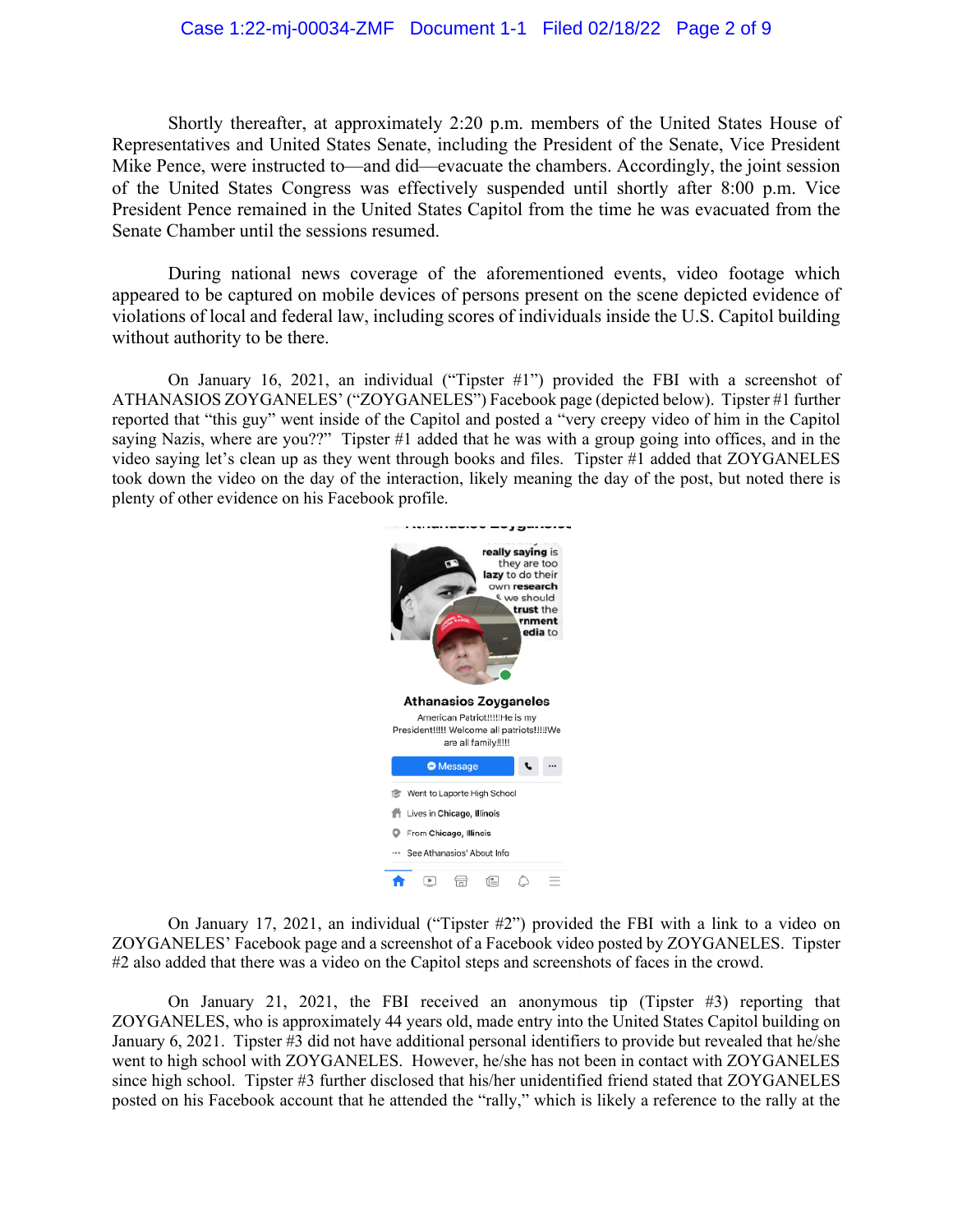Ellipse. This unidentified friend also stated that ZOYGANELES posted a video going up to the Capitol, pictures of himself in the Capitol and sitting at Nancy Pelosi's desk. Tipster #3 provided a link to ZOYGANELES' Facebook account.

Your affiant has reviewed ZOYGANELES' Indiana Driver's License Photograph. The profile picture depicted in Tipster #1's screenshot appears to depict the same individual known to your Affiant as ZOYGANELES.

According to an open-source review in September 2021, the FBI observed the following publicly available posts on ZOYGANELES'S Facebook account, which were made on January 6, 2021:

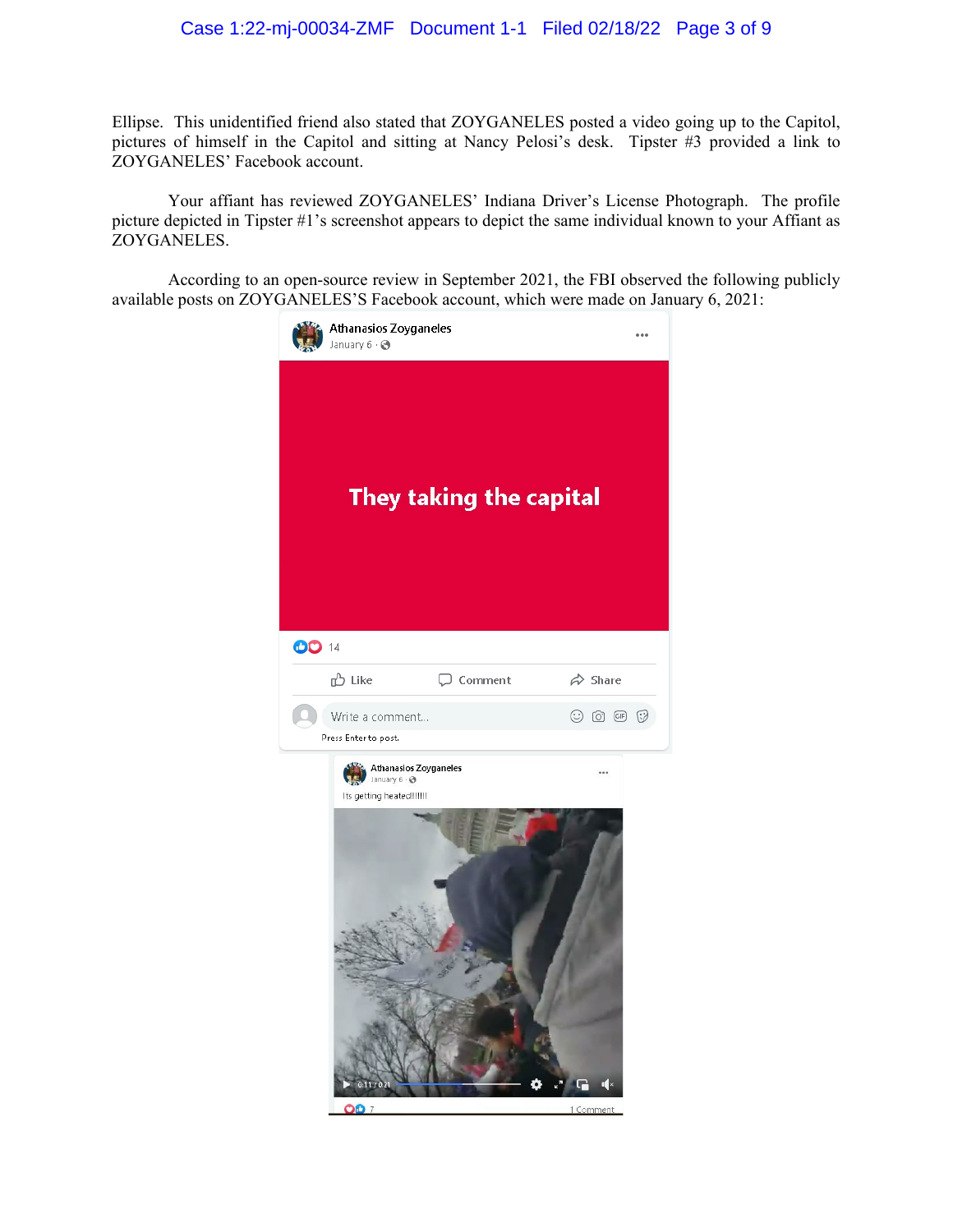Pursuant to a Court-authorized search warrant, law enforcement obtained records from Facebook, which revealed that ZOYGANELES made plans to go to Washington, D.C since at least December 2020.

> Author (Facebook: Sent 2020-12-21 16:34:57 UTC **Body** DC on January 6 Author (Facebook: Sent 2020-12-21 16:35:05 UTC **Body** Its busting out Author Athanasios Zoyganeles (Facebook: 100000630066314) Sent 2020-12-21 16:38:36 UTC Body U think so why Author (Facebook) Sent 2020-12-21 16:39:30 UTC **Body I know** Author (Facebook: Sent 2020-12-21 16:39:34 UTC **Body** Heavily armed Author Athanasios Zoyganeles (Facebook: 100000630066314) Sent 2020-12-21 16:39:57 UTC Body Is that when u wanna go? Author Athanasios Zoyganeles (Facebook: 100000630066314) Sent 2020-12-21 16:41:57 UTC Body Let me know when u figure it out.I gotta let my work know.Im down for whatever. Its time we take this country back. Author (Facebook: Sent 2020-12-21 16:42:04 UTC **Body Yes** Author (Facebook: Sent 2020-12-21 16:42:10 UTC Body In case you haven't heard, Donald Trump had asked us to be in Washington DC on January 6th. Be there. Trump needs us. Author Athanasios Zoyganeles (Facebook: 100000630066314) Sent 2020-12-21 16:43:16 UTC Body Ok ill let my work know Also do we have room. I know somebody who wants to go.

According to these records, on January 5, 2021, ZOYGANELES made the comment "We need to take over the capital building tomorrow" on two separate live videos posted by other Facebook users. On January 6, 2021, another Facebook user asked ZOYGANELES "R U OK," to which ZOYGANELES replied at approximately 4:39 p.m., "No I rushed the capital and lost everyone I was with[.]" Later in the conversation, ZOYGANELES told this same user, "No im done i was teargassed maced and they were throwing flash bangs at me but I still stayed on the front lines.It wasn't easy but we did it."

According to records obtained through a search warrant served on Google, a mobile device associated with tzoyganeles@gmail.com was present at the U.S. Capitol on January 6, 2021. Google estimates device location using sources including GPS data and information about nearby Wi-Fi access points and Bluetooth beacons. This location data varies in its accuracy, depending on the source(s) of the data. As a result, Google assigns a "maps display radius" for each location data point. Thus, where Google estimates that its location data is accurate to within 10 meters, Google assigns a "maps display radius" of 10 meters to the location data point. Finally, Google reports that its "maps display radius" reflects the actual location of the covered device approximately 68% of the time. In this case, Google location data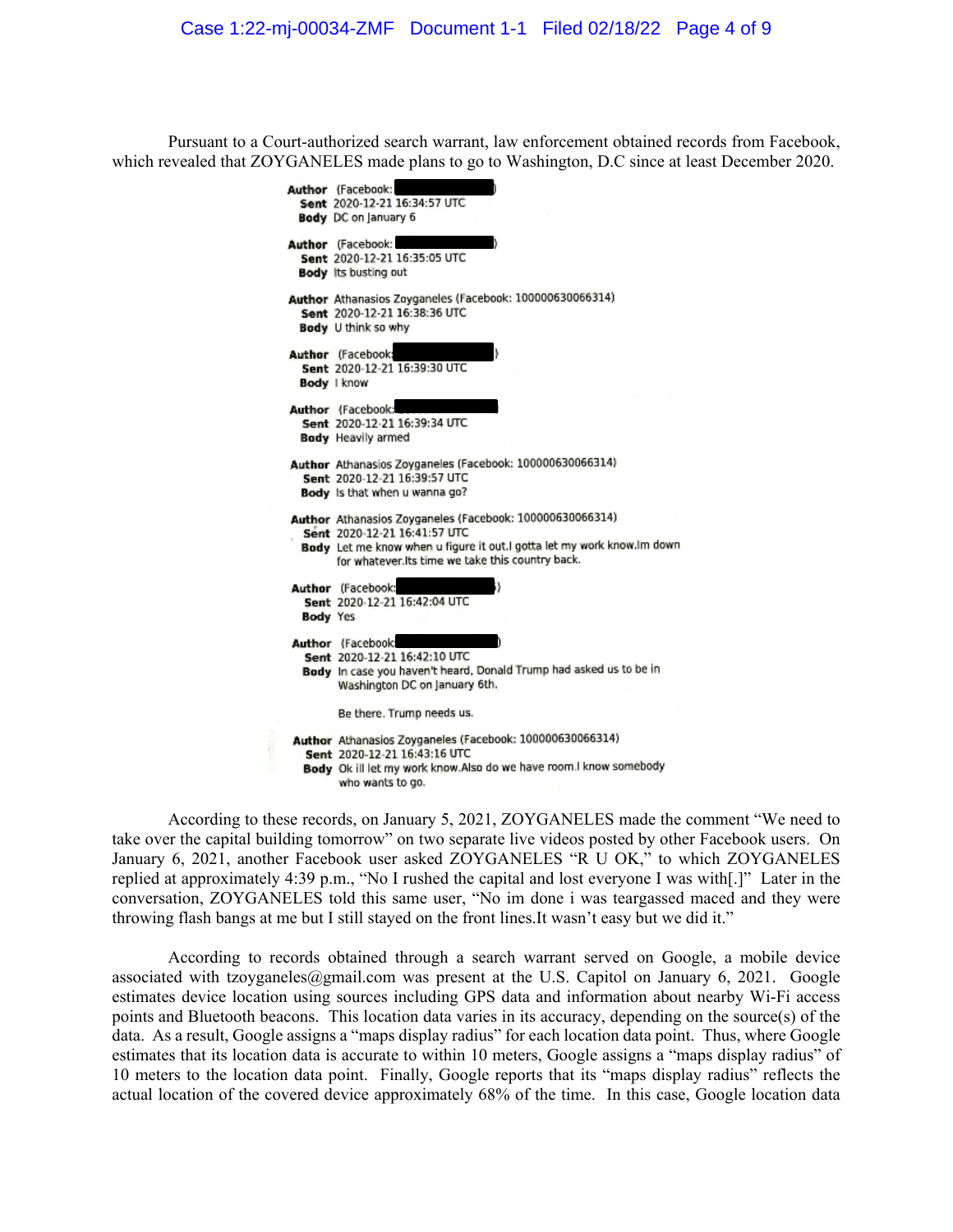## Case 1:22-mj-00034-ZMF Document 1-1 Filed 02/18/22 Page 5 of 9

shows that a device associated with tzoyganeles@gmail.com was within the U.S. Capitol between approximately 2:17 PM EST and 3:09 PM EST on January 6, 2021. Google records show that the "maps display radius" for this location data was between approximately 17 and 156 meters, which encompasses an area that is partially within the U.S. Capitol Building.

Records provided by Google revealed that the mobile device associated with tzoyganeles@gmail.com belonged to a Google account registered in the name of "Athanasiis Zoyganeles." The Google account also lists a recovery SMS phone number of +XXXXXXX9147 and a sign-in Phone Number of +XXXXXXX1033. Google also revealed that Chicago, IL is the billing location.

In August 2021, records obtained from AT&T revealed that telephone number + XXXXXXXY9147 is registered to an identified individual, who does not appear to have a connection to ZOYGANELES. Also, in August 2021, Verizon revealed that telephone number +XXXXXXX1033 is registered to a person, believed to be ZOYGANELES' brother in Chicago, Illinois.<sup>[1](#page-4-0)</sup>

The above referenced records received from Facebook revealed ZOYGANELES providing telephone number +XXXXXXX9147 to businesses while seeking free samples or additional information in January 2021 and December 2021. However, according to the same records, ZOYGANELES provided cellular telephone number +XXXXXXX1033 three times between January 6, 2021 and December 3, 2021 to individuals, not businesses, as his contact number. Accordingly, the FBI believes that ZOYGANELES provides cellular telephone number +XXXXXXX1033 as his actual telephone number.

In August 2021, records obtained from Venmo revealed an account belonging to ZOYGANELES with telephone number  $+XXXXXX1033$ , e-mail address tzoyganeles@gmail.com, and ZOYGANELES' social security number. The FBI notes that e-mail address tzoyganeles@gmail.com was identified by Google as being associated with a device located within the U.S. Capitol on January 6, 2021. Additionally, the FBI believes that while telephone number +XXXXXXX1033 is registered to a person believed to be ZOYGANELES' brother, the FBI believes that ZOYGANELES uses this telephone number.

FBI personnel reviewed a publicly available video which depicts, among other things, the area outside of the Parliamentarian Doors. In this video, ZOYGANELES is seen standing outside of the Parliamentarian Doors holding a piece of wood while smoking.

<span id="page-4-0"></span><sup>&</sup>lt;sup>1</sup> Pursuant to a Court-authorized search warrant, law enforcement obtained records from AT&T and Verizon for cell towers providing service to the United States Capitol. The telephone numbers +XXXXXXX9147 and +XXXXXXX1033 were not identified as having utilized a cell site, or cell sites, consistent with providing service to the geographic area that includes the interior of the United States Capitol building in and around the time of the incident.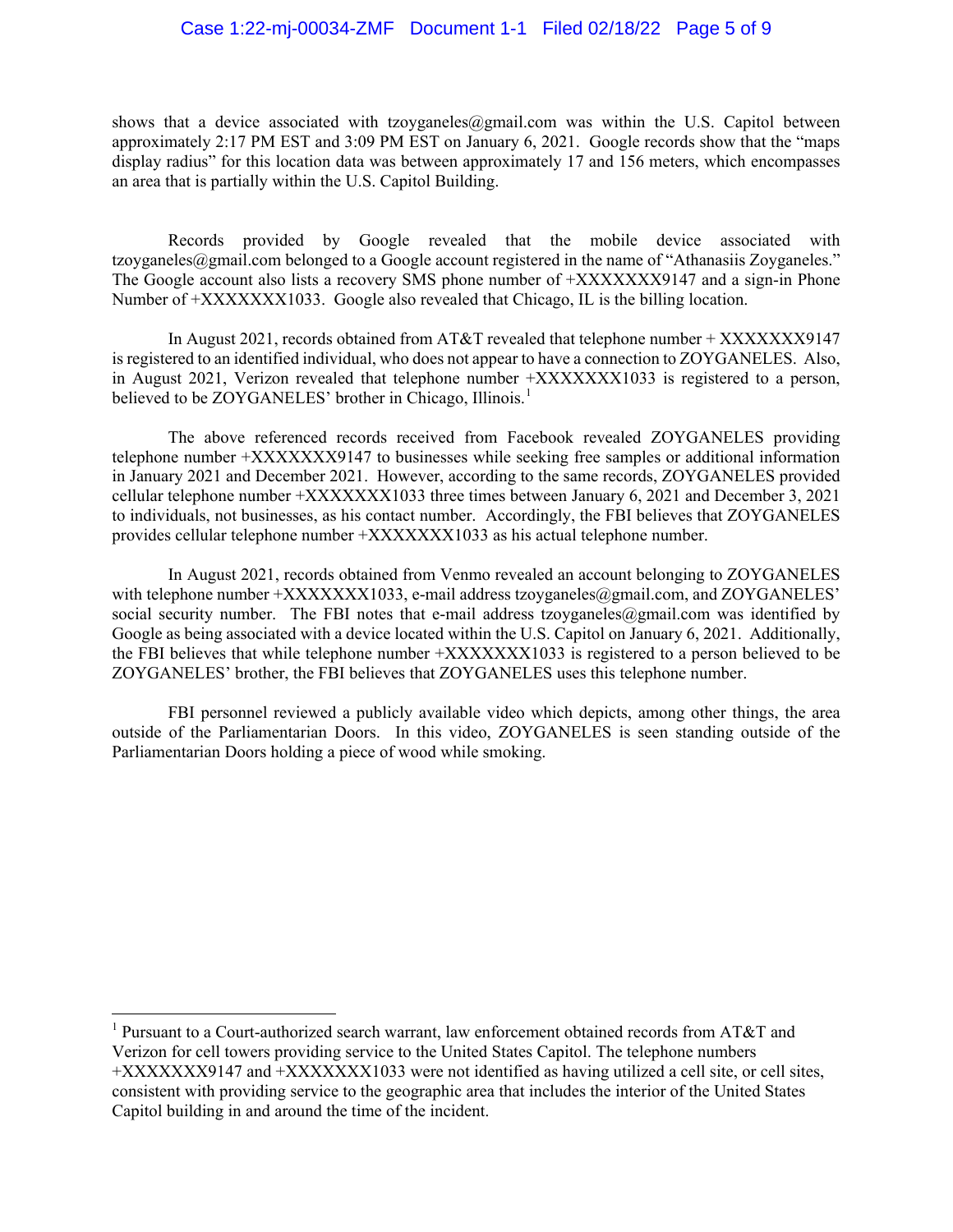

*(Outside of the Parliamentarian Doors)*

FBI personnel reviewed video footage from the U.S. Capitol security cameras during the times in which a device associated with ZOYGANELES's e-mail address was identified as being inside the U.S. Capitol. In reviewing the video footage, FBI personnel identified ZOYGANELES as being physically present in the U.S. Capitol, specifically entering through the Parliamentarian Doors and then appears to film and/or photograph the interior of the U.S. Capitol with a cellular telephone device. Additionally, ZOYGANELES is seen smoking a cigarette while inside of the Capitol.



*(Filming and/or Photographing Inside of the U.S. Capitol)*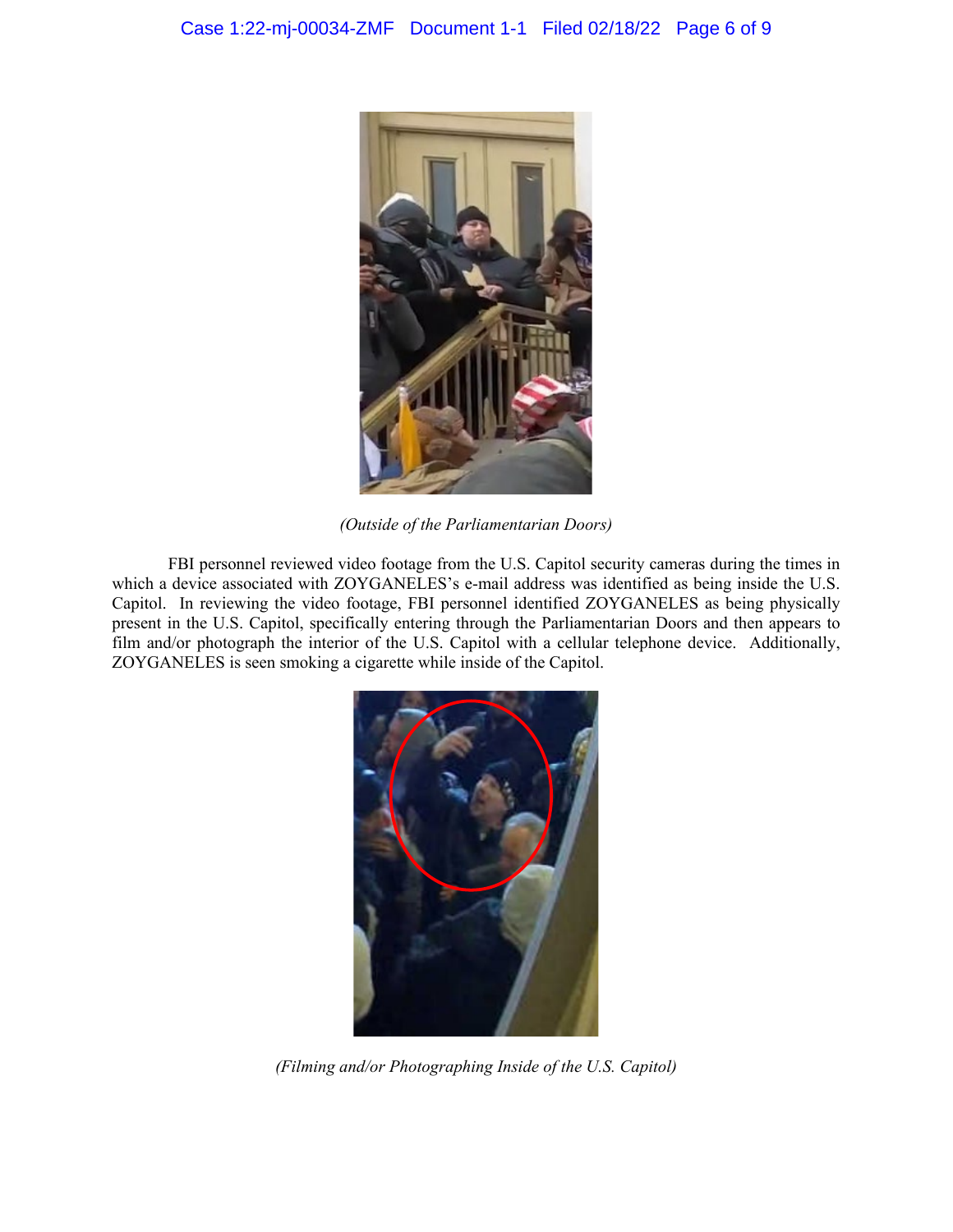

*(Smoking Inside of the U.S. Capitol)*

In October 2021, the FBI met with a close family member of ZOYGANELES ("Family #1") and showed the close family member several photographs of ZOYGANELES in and around the U.S. Capitol from January 6, 2021, some of which are depicted below. Family #1 identified the individual in the photographs as ZOYGANELES.



(*Outside of the U.S. Capitol*)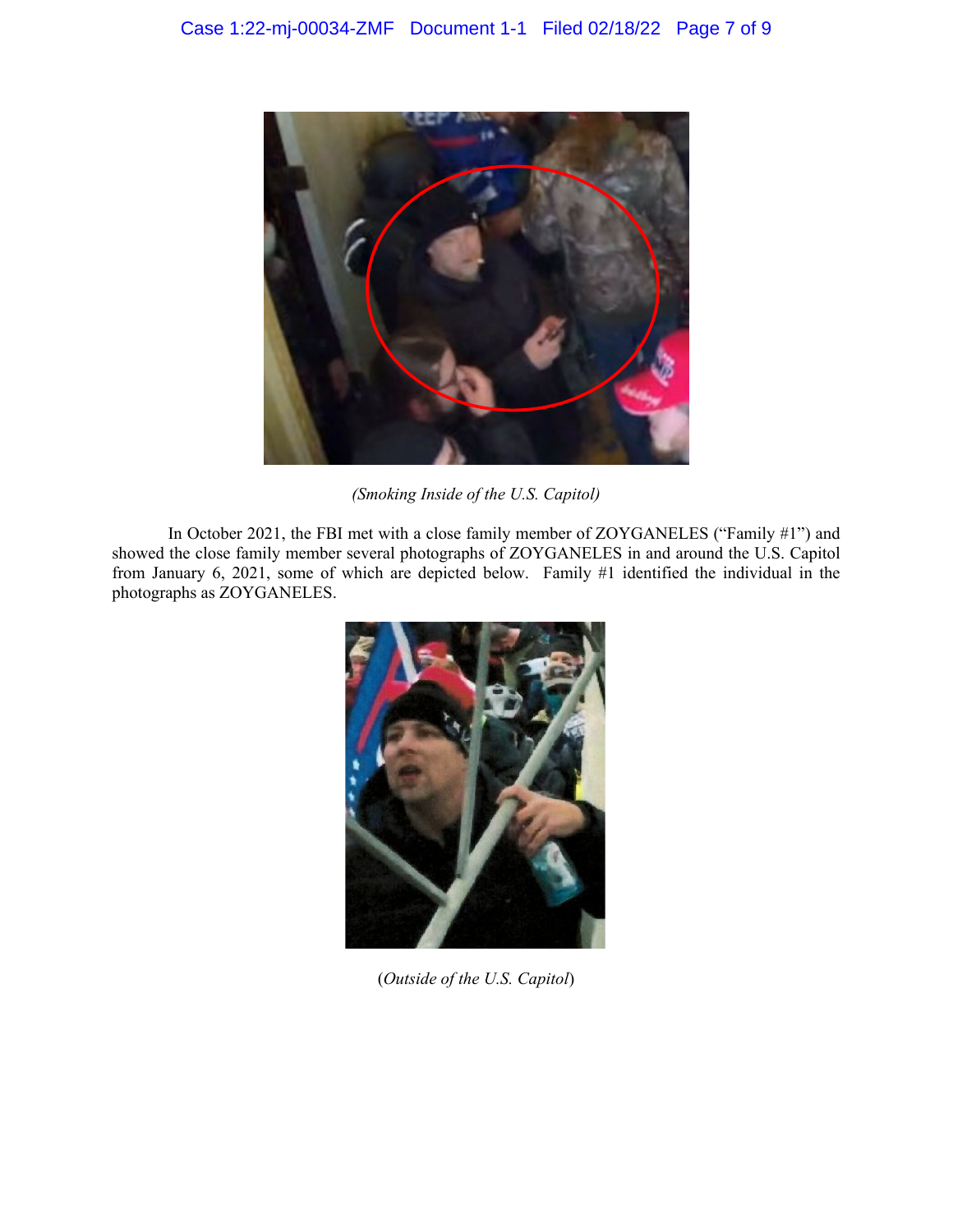

(*Inside of the U.S. Capitol*)



(*Outside of the U.S. Capitol*)

Based on the foregoing, your affiant submits that there is probable cause to believe that ZOYGANELES violated 18 U.S.C.  $\S 1752(a)(1)$  and (2), which makes it a crime to (1) knowingly enter or remain in any restricted building or grounds without lawful authority to do; and (2)